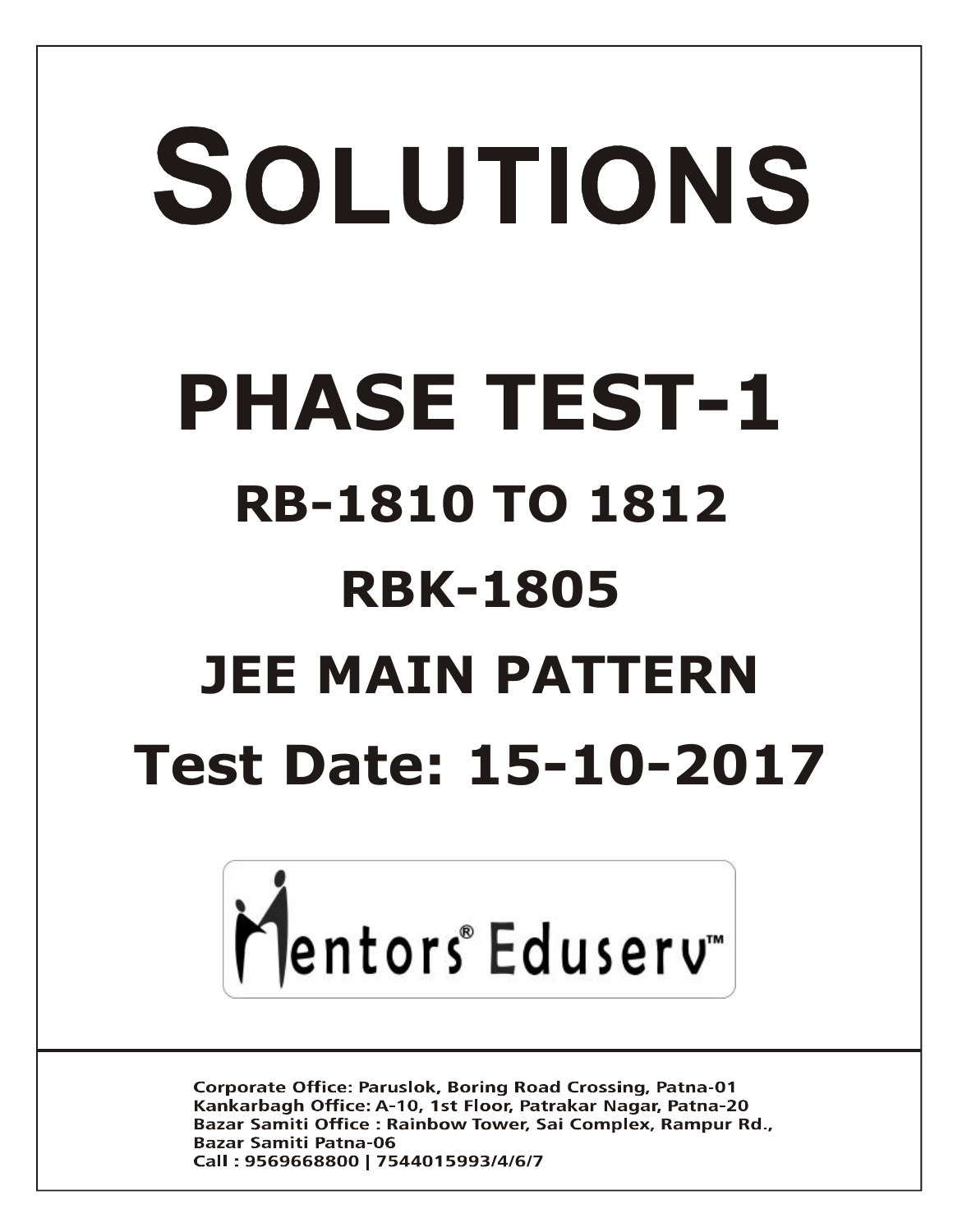

Mentors<sup>e</sup> Eduserv<sup>®</sup>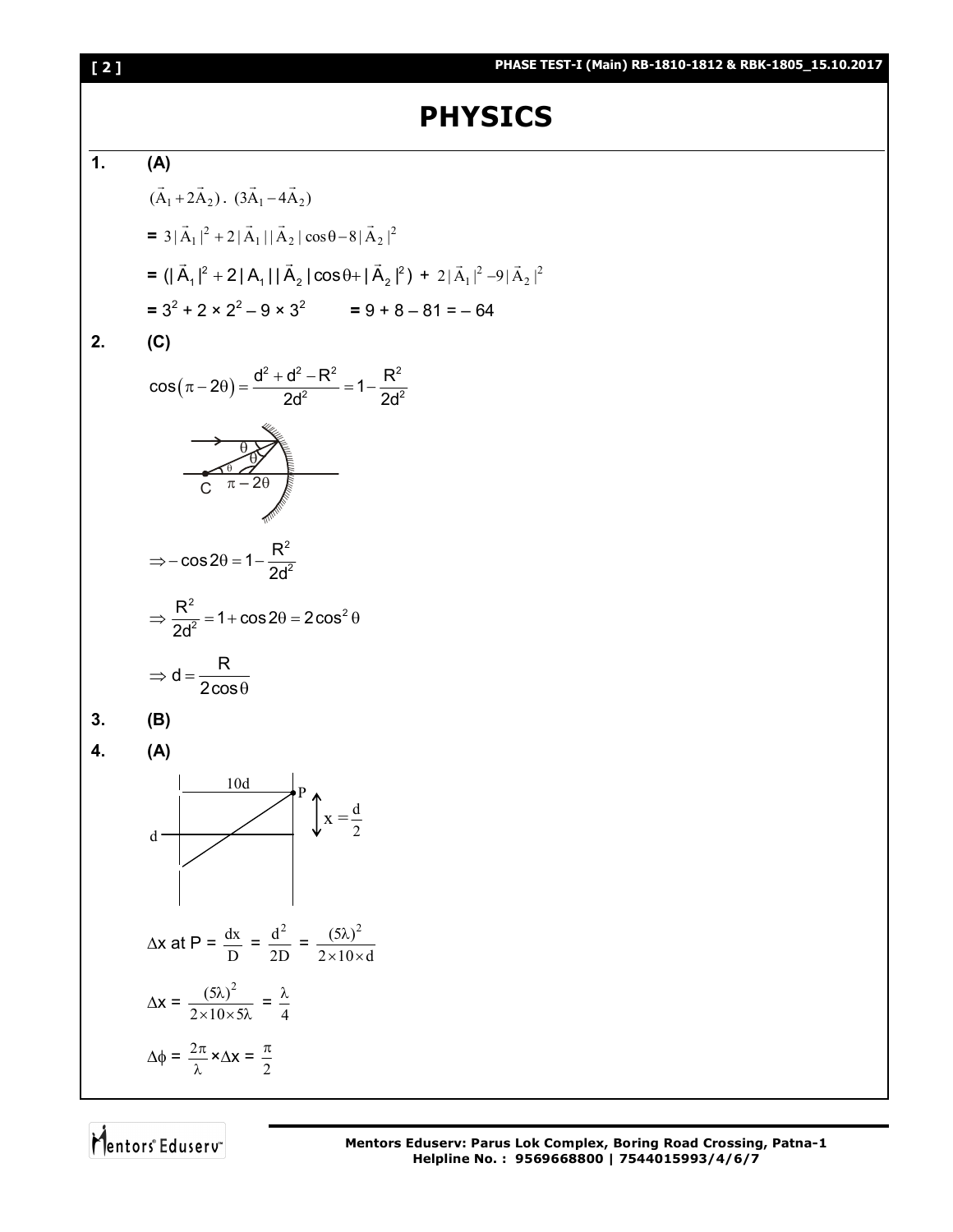$I_0 = 4I \Rightarrow I = \frac{I_0}{4}$  $I_0$  $I_{\text{net}} = I + I + 2 \sqrt{I} \sqrt{I} \cos \frac{\pi}{2}$  $\frac{\pi}{2}$  = 2I =  $\frac{I_0}{2}$  $I_0$ **5. (D) 6. (C)**  $\Delta$  = (n + 4)  $\lambda$  – n $\lambda$  = 4 $\lambda$ at Y point, forms FourthBrightFringe **7. (D)**   $f_0 = 1.5$  cm,  $f_e = 6.25$  cm,  $u_0 = -2$  cm,  $v_e = -D = -25$ cm By objective lens  $V_0$   $V_0$   $u_0$ 1 v 1 f  $\frac{1}{2} = \frac{1}{2}$ 2 1 1.5 1 v 1 2 1 v 1 1.5 1  $_0$   $\sim$   $\sim$   $\sim$   $_0$  $v_0 = \frac{1}{v_0} - \frac{1}{-2}$   $\Rightarrow \frac{1}{v_0} = \frac{1}{1.5} - \frac{1}{2}$  or  $v_0 = 6$  cm By eye piece .<br>e v<sub>e</sub> u<sub>e</sub> 1 v 1 f  $\frac{1}{2} = \frac{1}{2}$ 5 1 25 1 25 4 25 1 6.25 1 u 1 u 1 25 1 6.25 1 e e  $=\frac{1}{-25} - \frac{1}{-u_e}$   $\Rightarrow \frac{1}{u_e} = \frac{1}{6.25} + \frac{1}{25} = \frac{1}{25} + \frac{1}{25} =$  $u_e = 5$  cm, Length of tube = L =  $v_o + u_e = 6.0$  cm + 5.0 cm, L = 11 cm **8. (C) 9. (D) 10. (A)** 2kx cos 30° =  $\left(\frac{4m_1m_2}{m_1+m_2}\right)g$  $4m_1m$  $1 + m_2$  $\frac{1^{\mathrm{III}}2}{+ \mathrm{m}}$ J  $\mathcal{L}$  $\overline{\phantom{a}}$  $\overline{\phantom{0}}$ ſ  $^{+}$ **11. (A)** Using lami's theorem sin(180º–37º)  $\frac{mg}{80^\circ - 37^\circ}$  =  $\frac{N_2}{\sin(180^\circ - 37^\circ)}$  $\mathrm{N}_2$  $\therefore$  N<sub>2</sub> = mg  $37$   $\frac{1}{20}$   $N_2$ 37º 90º mg  $\mathrm{N}_1$ 37º

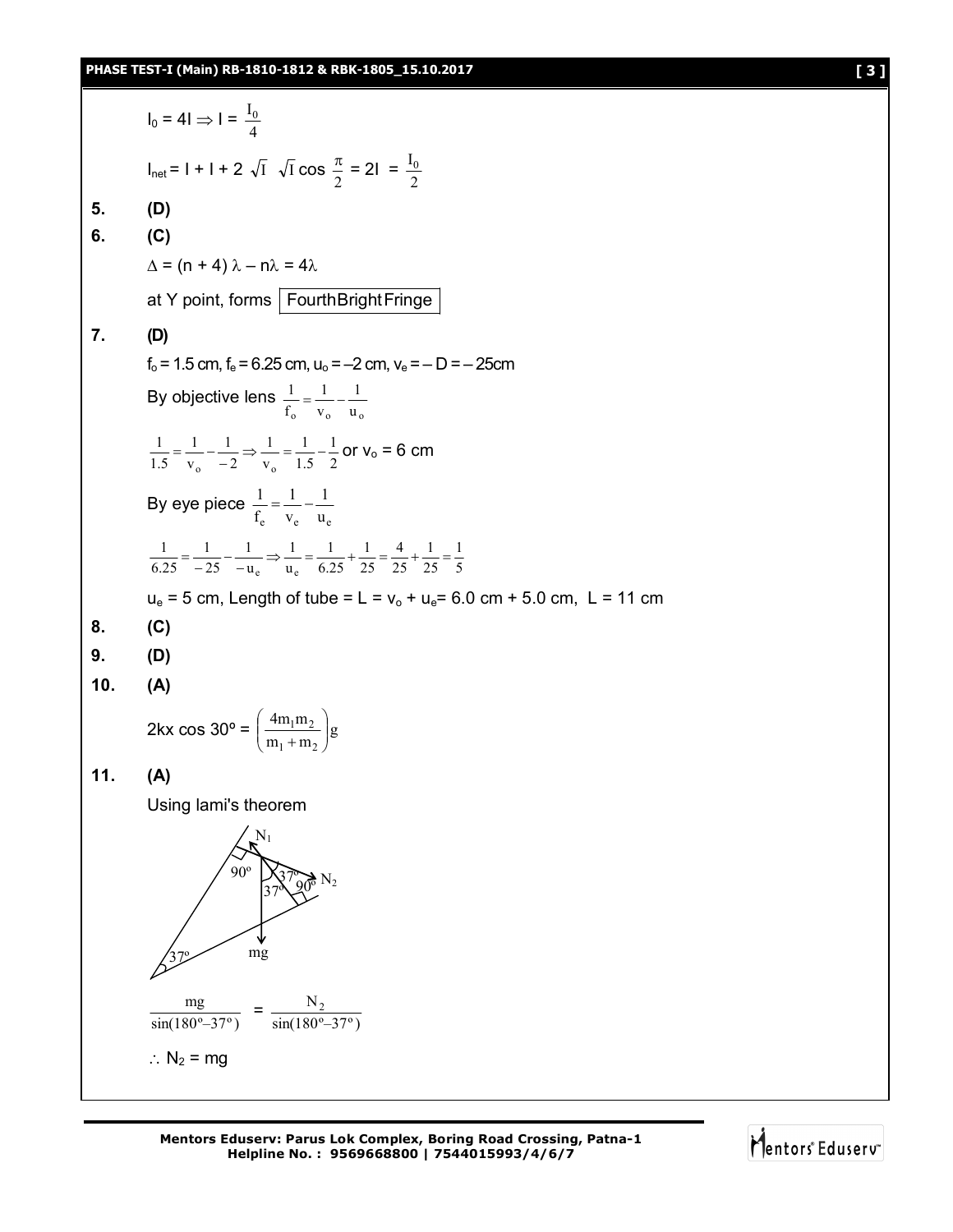PIASE TESTI (Main) RE-1810-1812 & RRK-1805\_115,10,2017\n\n
$$
\begin{array}{r}\n\hline\n\text{ma} \\
\hline\n\text{M} \\
\hline\n\text{M} \\
\hline\n\end{array}
$$
\n\nBy F.B.D of m\n\nN sinθ = mg and N cosθ = ma\n\n
$$
\therefore \tan 0 = \frac{g}{a} \Rightarrow a = g \cot 0
$$
\n\n
$$
\therefore F = (m + M)g \cot 0
$$
\n\nAs there is no friction, horizontal force on B is therefore F = 100 N\n\n
$$
\therefore a = \frac{100}{20} = 5 \text{m/s}^2
$$
\n\nbut no horizontal force on A acts therefore T = 0\n\n14. (C)\n\nT = m(g-a) \Rightarrow 360 = 60(10-a) \Rightarrow a = 4 \text{m/s}^2\n\n15. (C)\n\nWhen all are pulling\n
$$
\vec{r}_{net} = 100 \times 3\hat{i}
$$
\n\nWhen 'A' stops\n
$$
\vec{r}_{int} = 7\hat{r}_x = 100 \times 1(-\hat{i})
$$
\n\n
$$
\text{When 'B' stops}\n\vec{F}_{int} = \vec{r}_b = 100 \times 24\hat{j}
$$
\n\nfrom these three get\n\n
$$
\vec{F}_x + \vec{r}_a \text{ and solve}
$$
\n\n16. (A)\n\n
$$
\frac{3}{4} \text{ in energy is lost i.e., } \frac{1}{4} \text{ th kinetic energy is left. Hence, its velocity becomes } \frac{v_0}{2} \text{ under a retardation of }\mu\text{g in time } t_0.
$$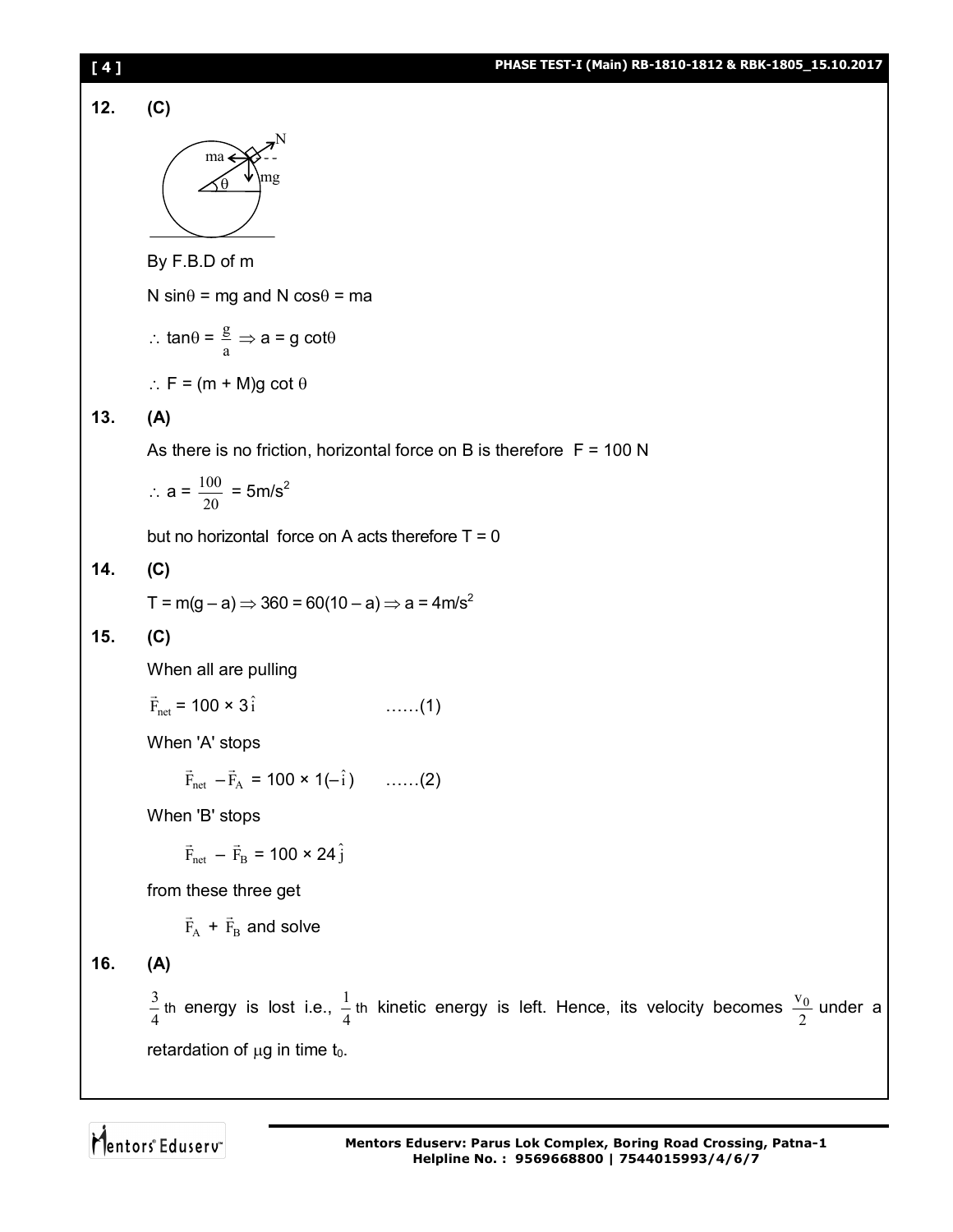$$
\therefore \frac{v_0}{2} = v_0 - \mu g t_0
$$
  
or  $\mu g t_0 = \frac{v_0}{2}$  or  $\mu = \frac{v_0}{2gt_0}$   
**17.** (A)



 $\mu$ N cos  $\theta$  = N sin  $\theta$ 

 $\mu$  = tan  $\theta$ 

**18. (B)**

**19. (B)**

Force diagram of block for the view shown

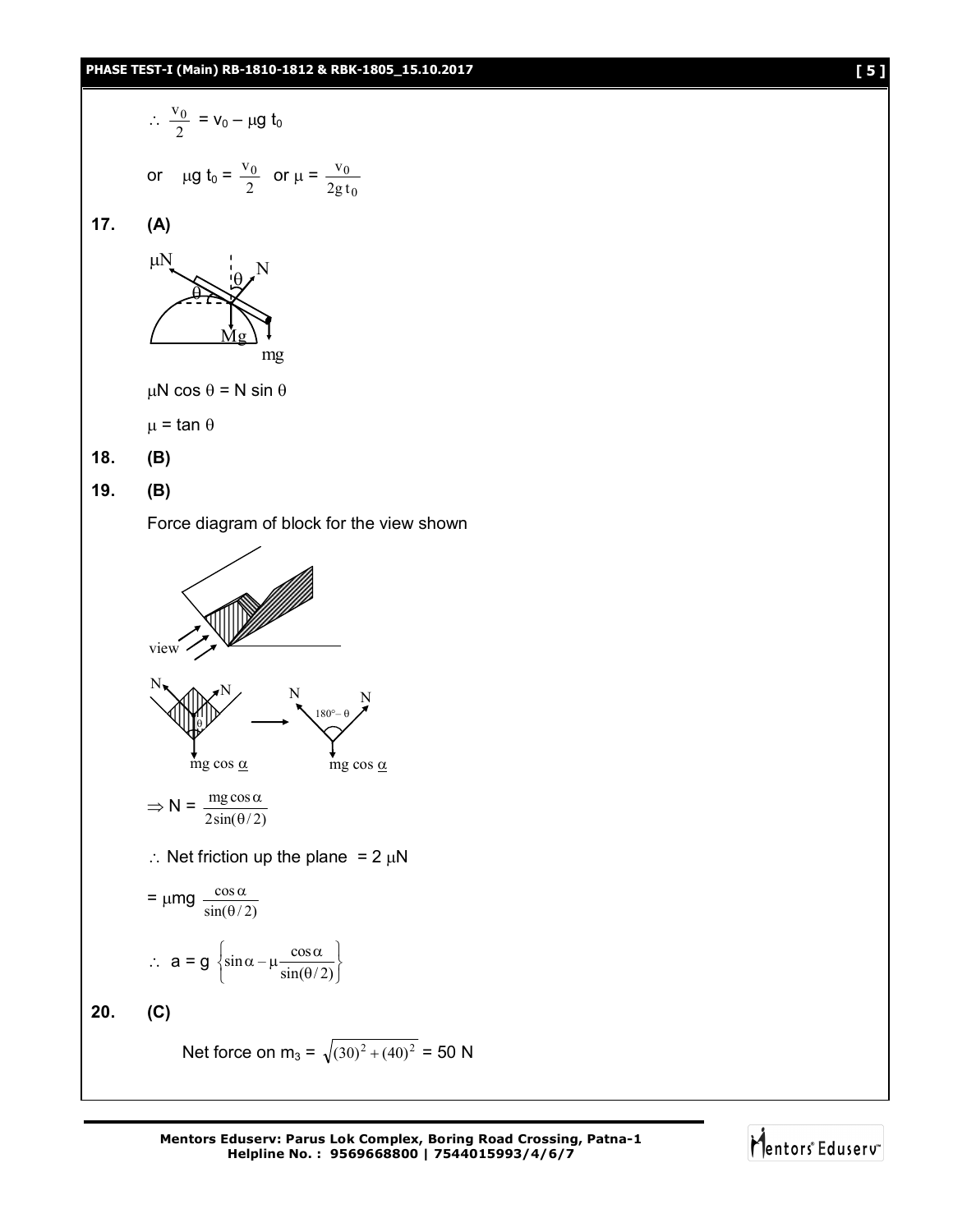and limiting friction on  $m_3 = \mu m_3 g = 60N$ 

- $\therefore$  System remain in equilibrium and friction on m<sub>3</sub> = 50 N
- **21.**  $4T = mg$

*unnonqommon* 2*T*  $T \rightarrow T$ *mg*  $T = \frac{60 \times 10}{4}$  $=\frac{60\times10}{4}$  = 150 N  $\ddot{\cdot}$ 4 **(A)**

**22.** Applying Snell's law between the points *O* and *P*, we have

$$
2 \times \sin 60^\circ = (\sin 90^\circ) \times \frac{2}{(1+H^2)}, 2 \times \frac{\sqrt{3}}{2} = 1 \times \frac{2}{(1+H^2)}
$$

$$
(1+H^2) = \frac{2}{\sqrt{3}}, \qquad H = \sqrt{\left(\frac{2}{\sqrt{3}}-1\right)}
$$

**(A)**

**23.** If angle made by the incident ray with the normal (i.e.  $y$  axis) is  $\theta$ . Then

$$
\tan \theta = \frac{1}{2} \implies \sin \theta = \frac{1}{\sqrt{5}}
$$

If the refracted ray makes angle  $\theta$  ' with y-axis then from Snell's Law

$$
2 \times \frac{1}{\sqrt{5}} = \frac{\sqrt{5}}{2} \times \sin \theta' \implies \sin \theta' = \frac{4}{5}
$$

The unit vector along with the refracted ray moves is given by

$$
-1 \times \sin \theta \quad \hat{i} - 1 \times \cos \theta \quad \hat{j} = -\frac{4}{5} \hat{i} - \frac{3}{5} \hat{j}
$$

 $\therefore$  (B)

Mentors<sup>e</sup> Eduserv<sup>®</sup>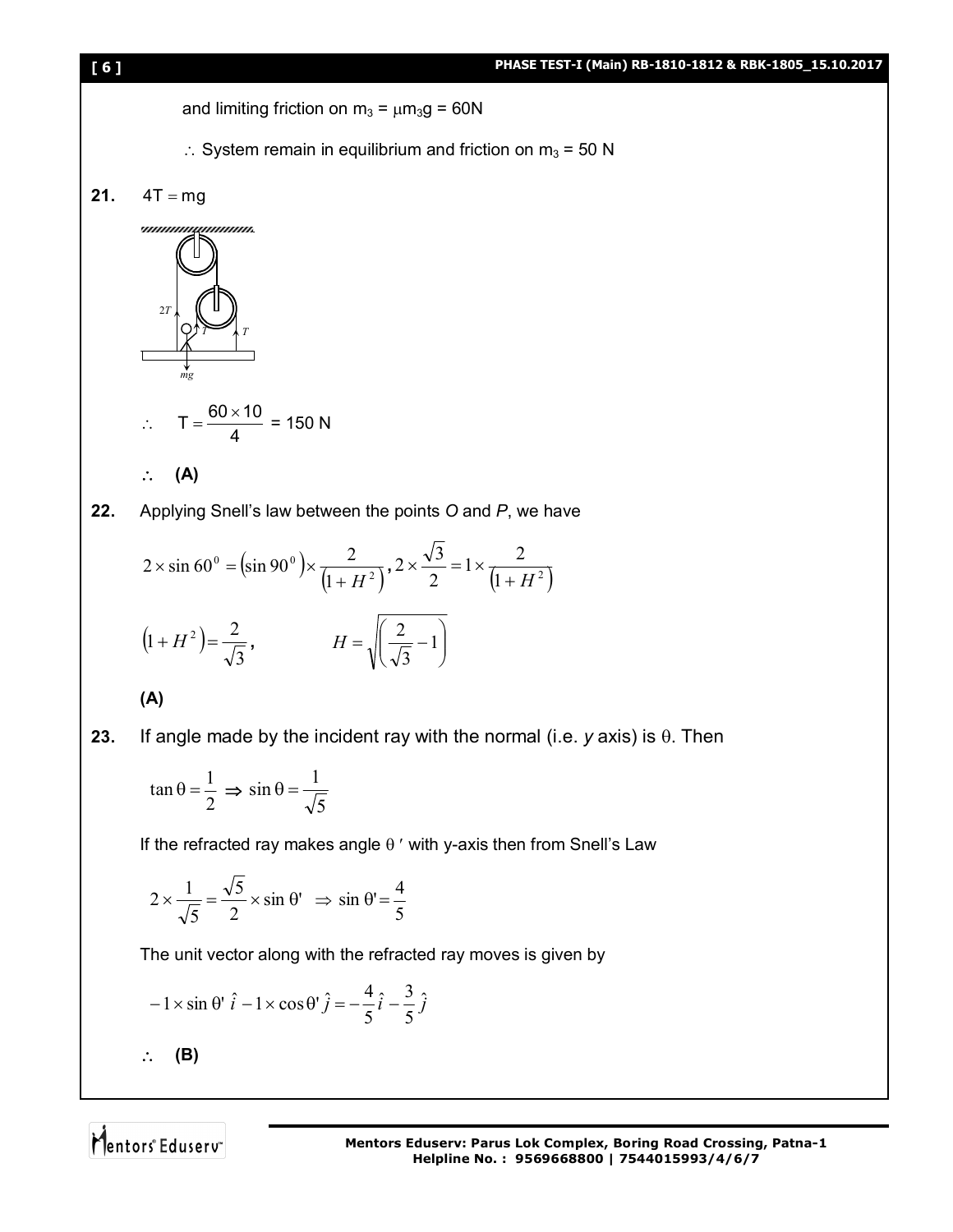### **PHASE TEST-I (Main) RB-1810-1812 & RBK-1805\_15.10.2017 [ 7 ]**

24. 
$$
x
$$
 is distance of object from surface.

Apparent depth of object from surface = μ *x*

Apparent depth of image from surface = μ  $x + 2h$ 

Distance between the apparent depths of object and image =  $\mu$ 2*h*

**(B)**

**25.**  $\mu$  sin  $\theta$  = sin 45<sup>0</sup>



$$
\therefore (B)
$$

# **26. (A)**

Resolve the applied force and get normal reaction and limiting friction

# **27. (C)**

Common acceleration  $a = \frac{KA}{2}$ 2m  $=$ 

$$
\therefore f_r = ma = \frac{KA}{2}
$$

**28. (C)**

 $1.6 \times 10^{-20}$  C is not possible because it does not obey quantization of charge

**29. (C)**

**30. (D)**

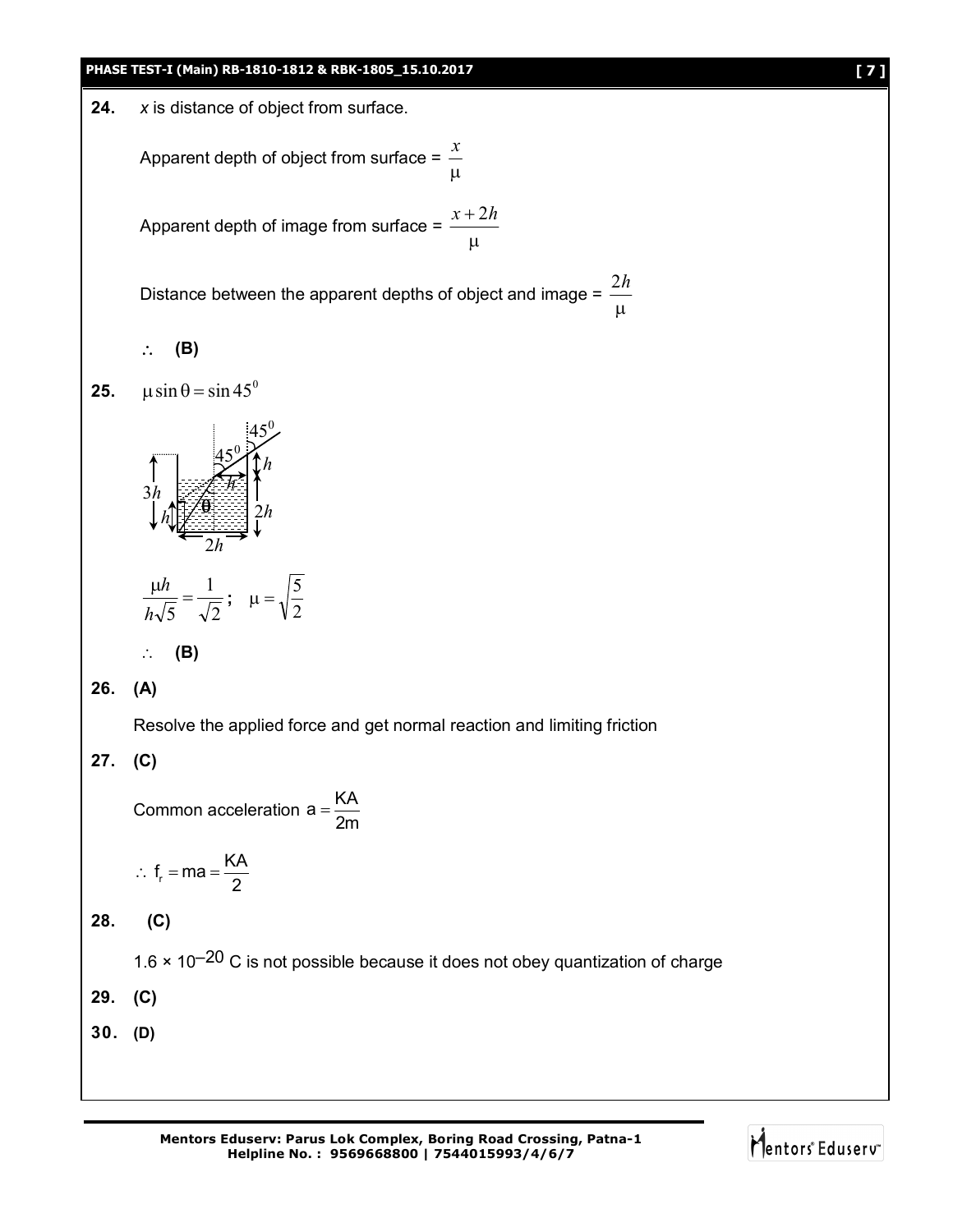[ **8** ] **PHASE TEST-I (MAIN) RB-1810-1812 & RBK-1805\_15.10.2017 CHEMISTRY 31. (B)** 1 mole  $(NH_4)_{3}$  PO<sub>4</sub> = 12 mole H–atoms = 4 mole O–atom 6 mole H–atoms = 2 mole O–atoms **32. (C) 33. (A)** L.R. is D in reaction (I) (1) 3D + 4E  $\frac{80\%}{1000}$  + 5C + A (2) 3C + 5G $\xrightarrow{50\%}$  6B + F 9 mole  $14$  mole  $\frac{5}{6} \times 9 \times 0.8 = 12$  mole 3  $12$  mole  $+$  4 mole  $\times$  9  $\times$  0.8  $=$   $\sim$ L.R. is G in reaction (2) Moles of B formed =  $\frac{6}{5}$  × 4 × 0.5 = 2.4 5  $\times$  4  $\times$  0.5 = 2 **34. (A)** Balancing the equation, we have  $K_2Cr_2O_7 + H_2SO_4 + 3SO_2 \longrightarrow K_2SO_4 + Cr_2(SO_4)_3 + H_2O$ **35. (A)**  $\frac{200}{x}$   $\frac{1}{y}$   $\frac{1}{y}$   $\frac{200}{y}$  $\mathsf{NaOH} + \mathsf{Na}_2\mathsf{CO}$ In presence of HPh, Eq. of NaOH +  $\frac{1}{2} \times$  eq. of Na<sub>2</sub>CO<sub>3</sub>  $\frac{1}{2}$  × eq. of Na<sub>2</sub>CO 2  $\times$ = Eq. of HCl  $\frac{x}{10} \times 1 + \frac{1}{2} \times \frac{y}{100} \times 2 = \frac{17.5}{1000} \times \frac{1}{10}$ 40 2 106 1000 10 ................(1) After this MeOH is added  $2^{\mathcal{O} \mathcal{O}_3}$  $\frac{1}{6}$  × eq. of Na<sub>2</sub>CO<sub>3</sub> = eq. of HCl 2  $\times$  eq. of Na<sub>2</sub>CO<sub>3</sub> = 6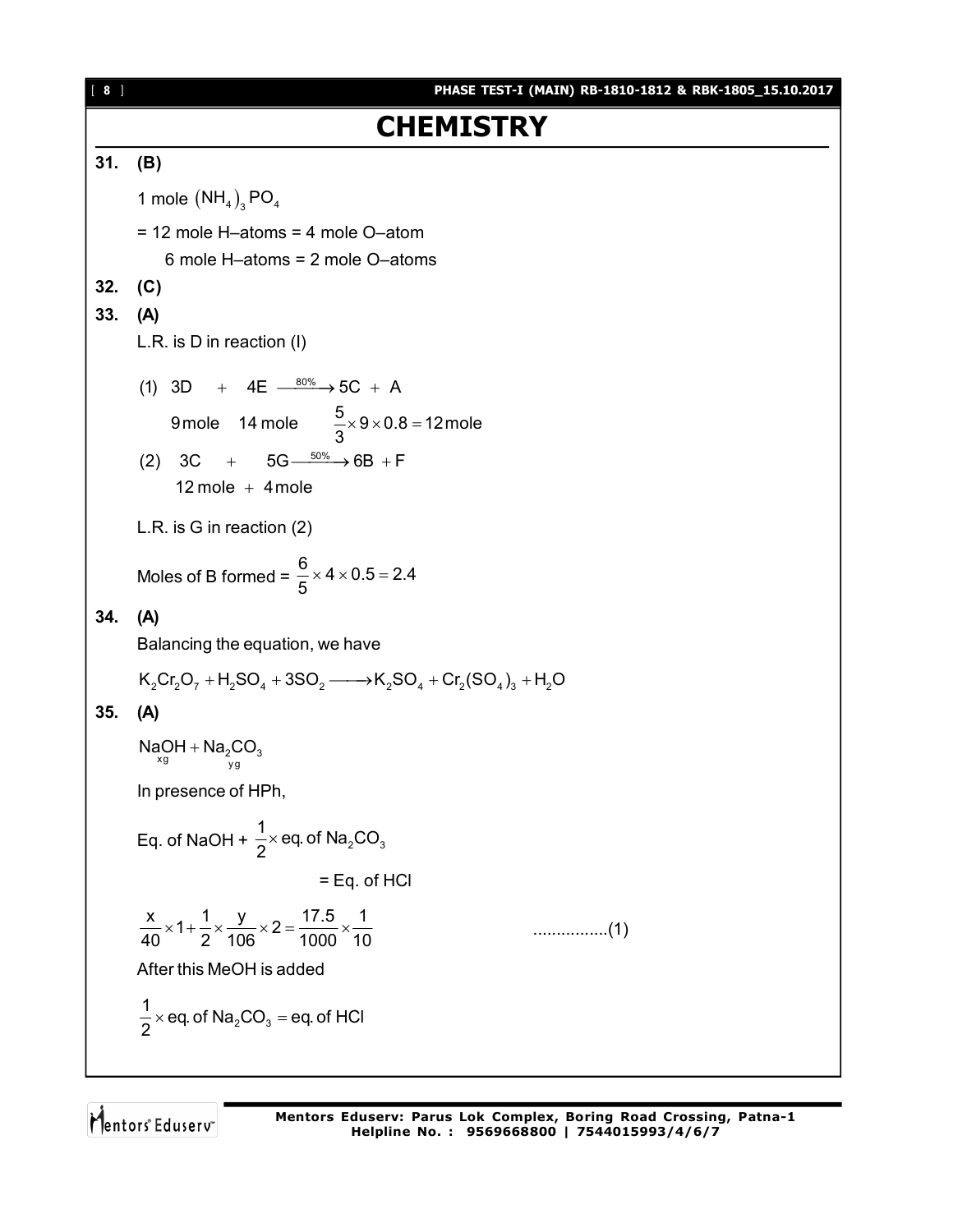#### **PHASE TEST-I (MAIN) RB-1810-1812 & RBK-1805\_15.10.2017** [ **9** ]

 $\frac{1}{2} \times \frac{y}{122} \times 2 = 2.5 \times \frac{1}{12} \times \frac{1}{122}$  $\frac{1}{2} \times \frac{3}{106} \times 2 = 2.5 \times \frac{1}{10} \times \frac{1}{1000}$  (2) Placing the value of Eqn.........(1) x 2.5 17.5 40 10000 10000  $+\frac{200}{10000}$  = - $\frac{x}{40}$  = 15 × 10<sup>-4</sup>  $\Rightarrow$  x = 15 × 40 × 10<sup>-4</sup> 40  $=$  15  $\times$  10<sup>-4</sup>  $\Rightarrow$   $x = 15 \times 40 \times 10^{-4}$  $x = 0.06$  g **36. (A)**  $I_2 + ASO_2^- + 2H_2O \longrightarrow HAsO_4^{2-} + 2I^- + 3H^+$ m–eq. of  ${\rm HASO}_{\rm_2}$  (in 50 mL) = m–eq. of  $\rm~I_{\rm_2}$  = 35  $\times$  0.05  $\times$  2 = 3.5 m–eq. of  $HASO<sub>2</sub>$  in 250 mL = 3.5  $\times\frac{250}{50}$  $\times \frac{288}{50} = 17.5$ mass of HAsO<sub>2</sub> in sample  $=\frac{17.5}{2} \times (108) \times 10^{-3} = 0.945$ g 2  $=\frac{17.5}{8} \times (108) \times 10^{-3} = 0$ % of HAsO<sub>2</sub> in the sample =  $=$   $\frac{0.945}{3.78}$   $\times$  100  $=\frac{3.88}{3.78} \times 100 = 25\%$ **37. (A)**  $V = \frac{nRT}{R} = \frac{10 \times 0.0821 \times T}{0.001}$ P 0.821  $=\frac{nRT}{R}=\frac{10\times0.0821\times1}{0.004}$  $V = T$  $log V = log T$ slope  $= 1$  $\theta = 45^{\circ}$ **38. (B)**  $h \times d$  (glycerine) =  $h \times d$  (mercury)  $5 \times 2.75 = h \times 13.6$  $h = 1 m$  $P_{gas}$  = 1760 mm Or (1000 + 760) mm Hg  $PV = nRT$  $\frac{1760}{720}$  × 10 = n × 0.082 × 300 760  $\times$  10 = n  $\times$  0.082  $\times$  3 n = 0.94 mol

Mentors Eduserv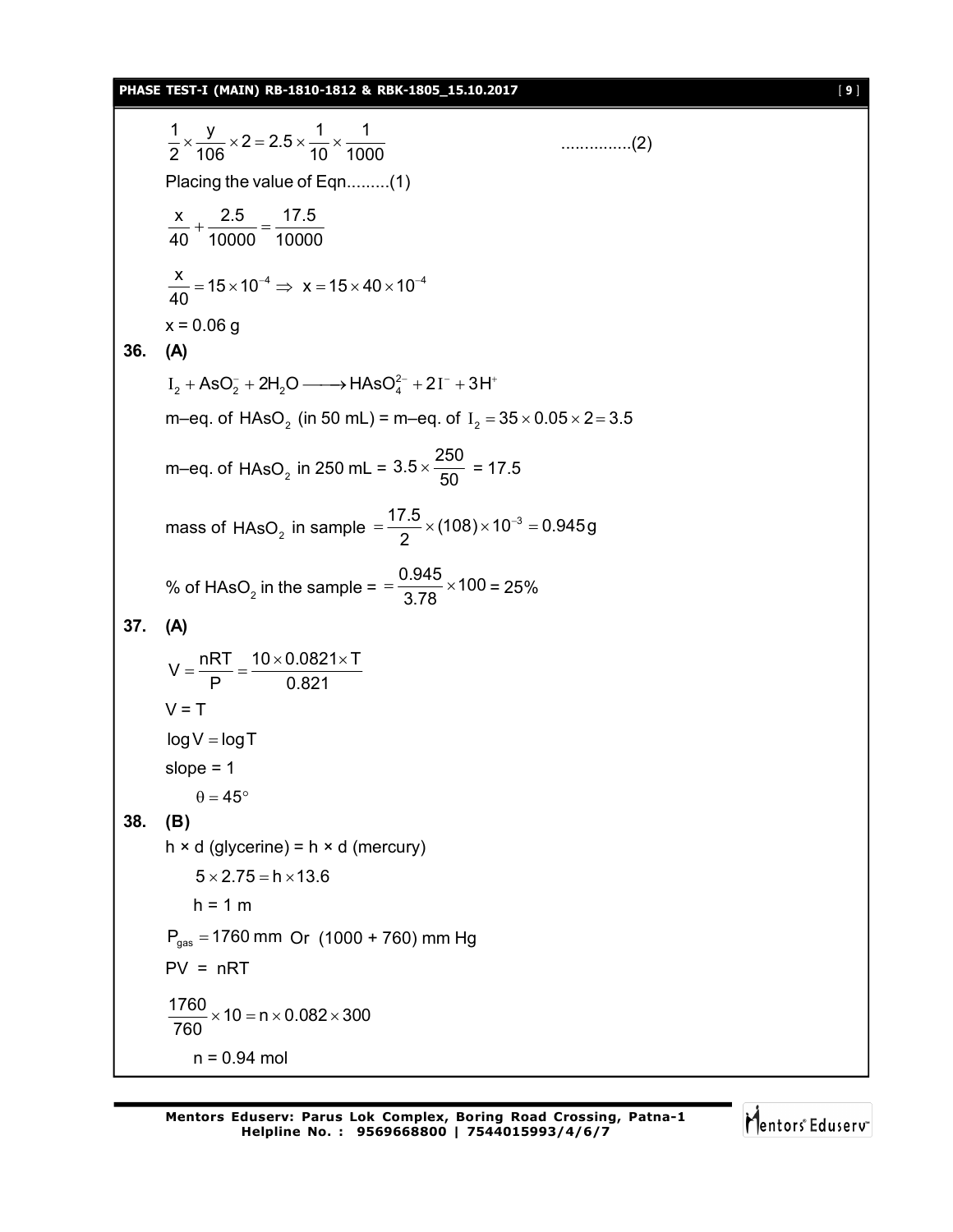# [ **10** ] **PHASE TEST-I (MAIN) RB-1810-1812 & RBK-1805\_15.10.2017**

39. (C)  
\n
$$
n_{N_{b_2}} = \frac{77}{28} = 275
$$
\n
$$
n_{O_2} = \frac{23}{32} = 0.72
$$
\n
$$
96 \text{ by volume of } O_2 = 96 \text{ by mol of } O_2
$$
\n
$$
= \frac{n_{O_2}}{\text{Total moles}} \times 100 = \frac{0.72}{2.75 + 0.72} \times 100
$$
\n
$$
= 20.8
$$
\n40. (C)  
\nTotal no. of moles n = n<sub>1</sub> + n<sub>2</sub>  
\n
$$
\frac{P(V_1 + V_2)}{RT} = \frac{P_1 V_1}{RT_1} + \frac{P_2 V_2}{RT_2}
$$
\n
$$
T = \frac{P(V_1 + V_2) T_1 T_2}{P_1 V_1 T_2 + P_2 V_2 T_1}
$$
\nAccording to Boyle's law:  
\n
$$
p_1 V_1 + p_2 V_2 = P(V_1 + V_2)
$$
\nFrom eqns. (1) and (2).  
\n
$$
T = \frac{(p_1 V_1 + p_2 V_2) T_1 T_2}{(p_1 V_1 T_2 + p_2 V_2 T_1)}
$$
\n41. (D)  
\n42. (A)  
\n43. (D)  
\nSalicyclic acid is more acidic than p-hydroxy benzoi c acid.  
\n44. (A)  
\n45. (C)  
\nH<sub>1</sub>C  
\n
$$
H_2C
$$
\n
$$
P = \frac{(p_1 P_1 + p_2 P_2 T_1)}{(p_1 V_1 T_2 + p_2 V_2 T_1)}
$$
\n64. (B)  
\nSalicyclic acid is more acidic than p-hydroxy benzoi c acid.  
\n46. (B)  
\n
$$
CH_2-CH-COOH
$$
 is strongest acid due to -1 of -Cl atom.  
\n
$$
CH_3>CH-COOH
$$
 is weakest acid due to greater + 1 effect of -R.  
\n
$$
CH_3CH-COOH
$$
 is weakest acid due to greater + 1 effect of -R.

Mentors<sup>e</sup> Eduserv<sup>-</sup>

**Mentors Eduserv: Parus Lok Complex, Boring Road Crossing, Patna-1 Helpline No. : 9569668800 | 7544015993/4/6/7**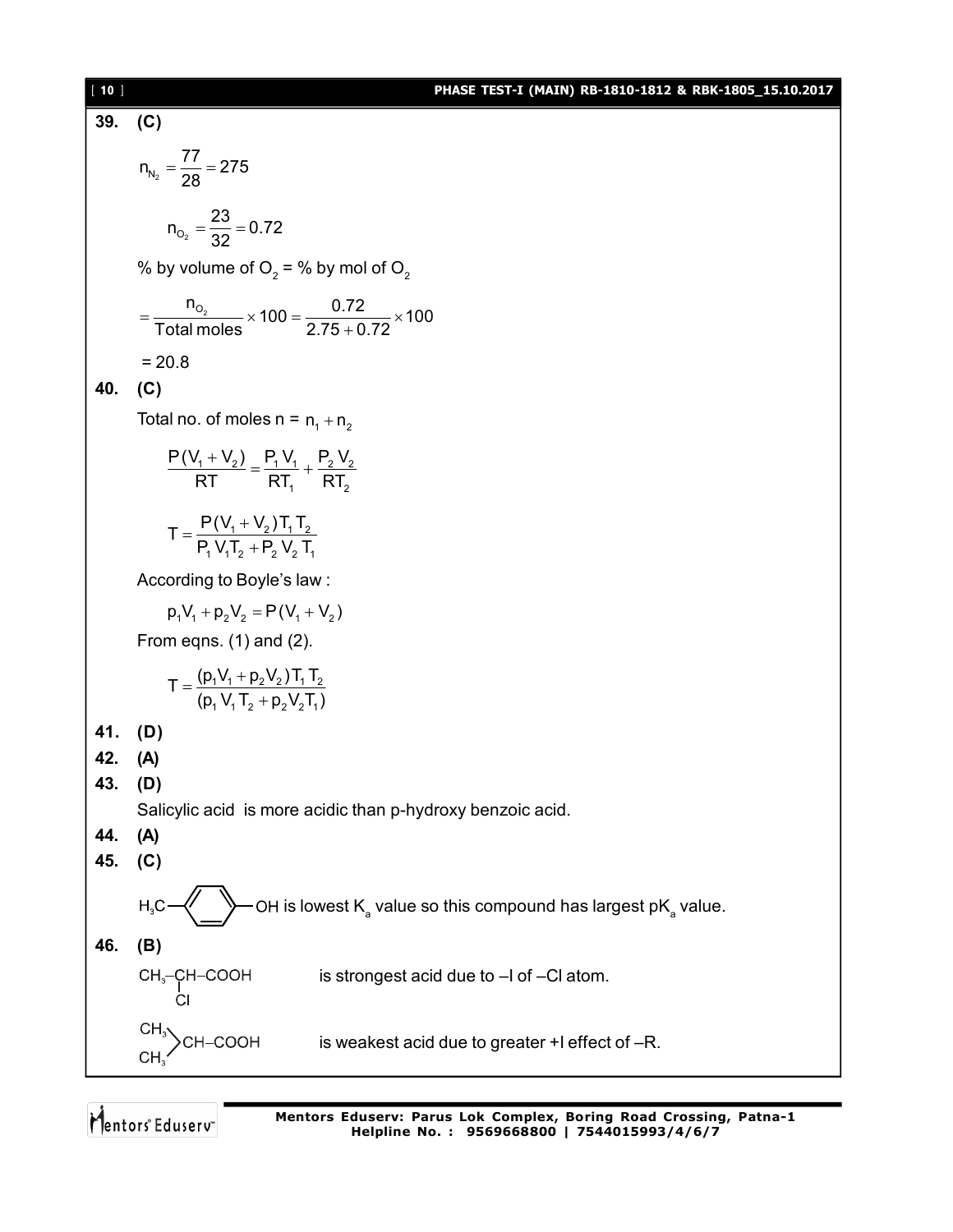#### **PHASE TEST-I (MAIN) RB-1810-1812 & RBK-1805\_15.10.2017** [ **11** ]

# **47. (A)**

1 is least stable since charge separation is done and +ve charge is towards –M group. 4 is most stable because nonpolar.

## **48. (A)**

Carbocation stablized by + M effect.

# **49. (B)**

The correct stability order of the following carbocations is  $IV > II > III > I$ 



A - Acidic – P (OH) $_{\rm 3}$  or  ${\rm H}_{\rm 3}$ PO $_{\rm 4}$ 

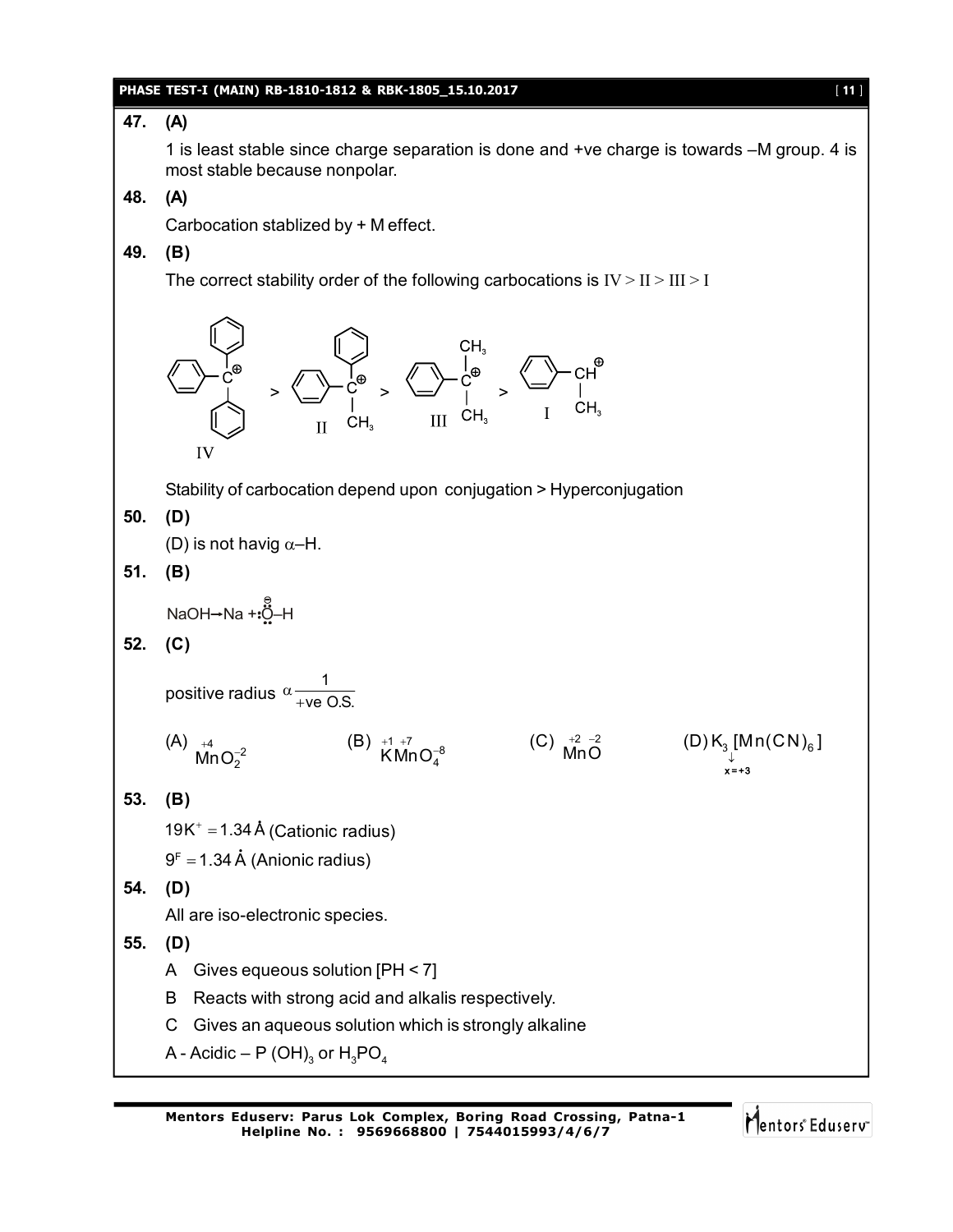| $[12]$ | PHASE TEST-I (MAIN) RB-1810-1812 & RBK-1805_15.10.2017                                            |
|--------|---------------------------------------------------------------------------------------------------|
|        | B - Amphoteric – Al (OH) <sub>3</sub> , H <sub>3</sub> AlO <sub>3</sub>                           |
|        | C - Basic - NaOH                                                                                  |
|        | $x =$ Phousphorous - Non metal                                                                    |
|        | y = Aluminium - Metal                                                                             |
|        | c = Sodium - Metal                                                                                |
| 56.    | (A)                                                                                               |
|        | (A) Lattic energy depend upon:                                                                    |
|        | (i) Size of cation and anion both                                                                 |
|        | (ii) Product of charges at cation & anion                                                         |
|        | (B) CdCl <sub>2</sub> >CaCl <sub>2</sub> -Both Hydration & Lattice is high than CaCl <sub>2</sub> |
|        | As per (born haber cycle)                                                                         |
|        | (C) $F^{-}$ > C $\vdash$ > B $r$ > $\vdash$ (Hydration energy)                                    |
|        | so, AgF > AgCl > AgBr > Ag I (Solubility in water)                                                |
|        | (D) $Be_3N_2 > Mg_3N_2 > Ca_3N_2$ (Thermal stability)                                             |
| 57.    | (A)                                                                                               |
|        | Lattice $\alpha$ Hardness                                                                         |
|        | (A) Ti > ScN > MgO > NaF - order of lattic energy                                                 |
|        | (B) NaCl < CsCl – Co-ordinate no. NaCl = 6                                                        |
|        | $CsCl = 8$                                                                                        |
|        | (C) BeCl <sub>2</sub> < MgCl <sub>2</sub> < CaCl <sub>2</sub> – Melting point                     |
| 58.    | (B)                                                                                               |
|        | $Cs+I3$ (large cation stabilises by large anion)                                                  |
| 59.    | (D)                                                                                               |
|        |                                                                                                   |
|        | $Li + e^- \longrightarrow Li^-$ exothermic                                                        |
| 60.    | (C)                                                                                               |
|        | (I) $HClO_4 > H_2SO_4 > HNO_3 > H_3PO_4$                                                          |
|        | (II) $HClO3 > HBrO3 > HIO3$                                                                       |
|        |                                                                                                   |

Mentors<sup>®</sup> Eduserv<sup>®</sup>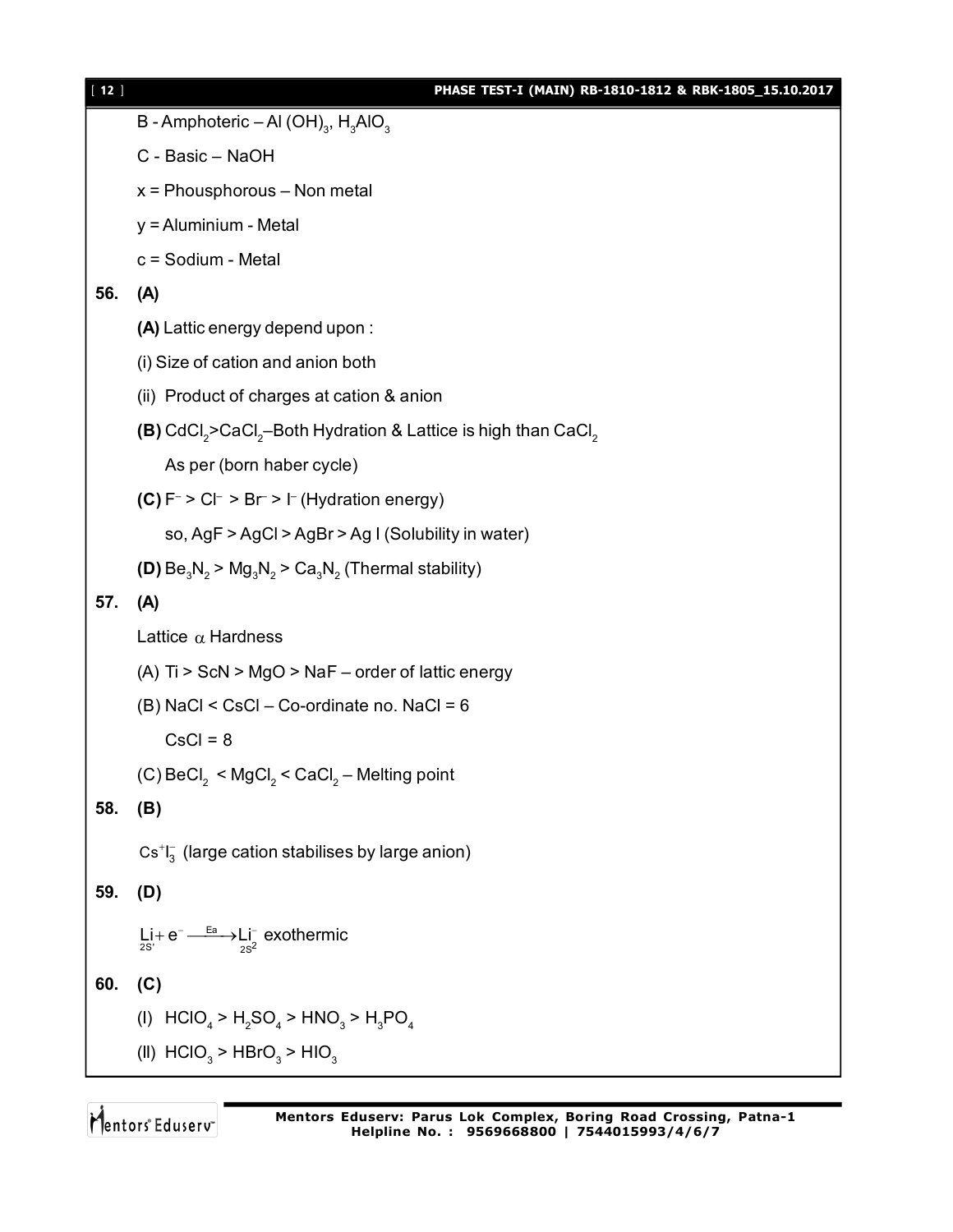#### **PHASE TEST-I (MAIN) RB-1810-1812 & RBK-1805\_15.10.2017** [ **13** ]

# **MATHEMATICS 61. (C)** O x y  $(\rho, \rho)$  $\widetilde{C}(2+2\pi,\pi+2)$  $(\pi,0)$  $B \mid \frac{\pi}{6},$  $2^{7}$  2  $\left(\frac{\pi}{2},-\frac{\pi}{2}\right)$  $\frac{2}{2}$ ,  $\frac{2}{3}$  $3^{\degree}3$  $\left(-\frac{2}{3},\frac{2}{3}\right)$ if (a, sina) lie inside the tringle, then  $a \in (0, \pi)$ **62. (D)**  $f(-x) = f(x)$ An even function hence neither one-one nor onto **63. (C)**  $g(x) = ax + b$  $g(1) = 2$  $\Rightarrow$  a + b = 2  $g(3) = 0$  $\Rightarrow$  2a = -2  $a = -1$  $b = 3$  $g(x) = -x + 3$  $\cot \left[\cos^{-1}[|\sin x| + |\cos x|] - \sin^{-1}[|\sin x| + |\cos x|]\right]$ | sin x | + | cos x |  $\in$   $\left[1,\sqrt{2}\right]$ ⇒  $cot\left[cos^{-1}1 - sin^{-1}1\right] = 0 = g(3)$ **64. (B)**  $4m^3 - 3am^2 - 8a^2m + 8 = 0$  $m<sub>2</sub>$  $m<sub>3</sub>$  $m_1 m_2 m_3 = -2$  $\implies$   $m_3 = 2$  (:  $m_4 m_2 = -1$ )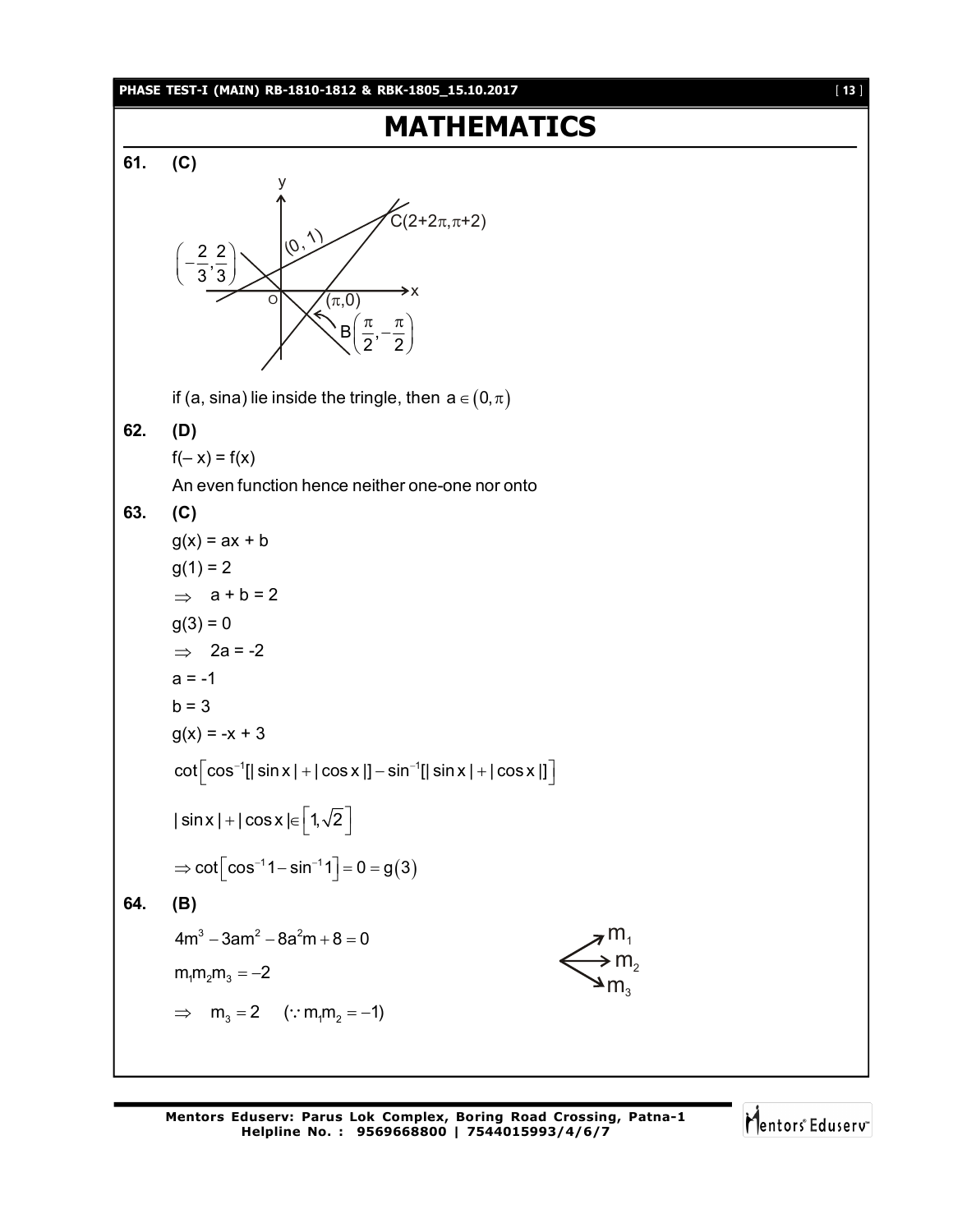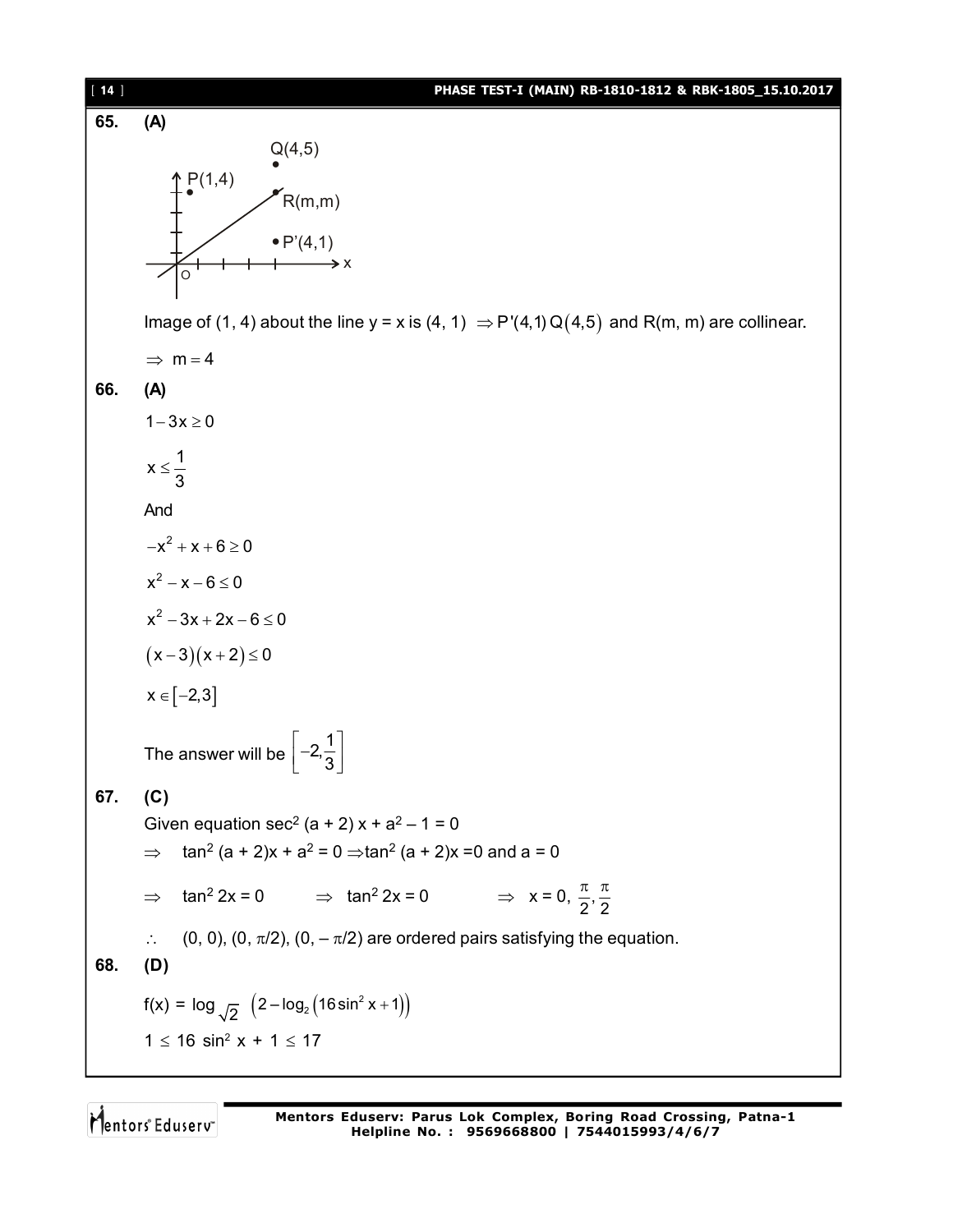#### **PHASE TEST-I (MAIN) RB-1810-1812 & RBK-1805\_15.10.2017** [ **15** ]

```
∴  0 ≤ log_2 (16 sin<sup>2</sup> x + 1) ≤ log_2 17
          ∴ 2 – log_2 17 \le 2 - log_2 (16 sin^2 x + 1) \le 2Now consider
          0 < 2 - \log_2(16 \sin^2 x + 1) \le 2∴ -\infty < \log_{\sqrt{2}} [2 – \log_2 (16 sin<sup>2</sup>x + 1)] ≤ \log_{\sqrt{2}} 2 = 2
         \therefore the range is (-\infty, 2]69. (B)
         \left| \cot^{-1} x \right| \frac{\pi}{6} - \cot^{-1} x \left| + 2 \cot^{-1} x - \frac{\pi}{6} \cot^{-1} x + 3 \left| \frac{\pi}{6} - \tan^{-1} x \right| - 6 > 02 2 2
              e^{-1} x) \left(\frac{\pi}{2}-\cot^{-1} x\right)+2\cot^{-1} x-\frac{\pi}{2}\cot^{-1} x+3\left(\frac{\pi}{2}-\tan^{-1} x\right)-6>0-(\cot^{-1} x)^2 + 5\cot^{-1} x - 6 > 0(cot^{-1}x)^2 - 5(cot^{-1}x) + 6 < 0(cot^{-1}x - 3)(cot^{-1}x - 2) < 02 < \cot^{-1} x < 3\cot\!3 < x < \cot 2 (\because \cot^{-1}\!x) is decreasing)
70. (B)
        1 + \tan^2(\tan^{-1}2) + 1 + \cot^2(\cot^{-1}3) = 1 + 2^2 + 1 + 3^2 = 1571. (A)
         \cos^{-1}(1-x) + \arccos^{-1}x = \frac{n}{2}2
              ^{-1}(1-x) + m\cos^{-1} x = \frac{n\pi}{2}Domain x \in [0,1]1 1 cos (1 x) mcos x 0      ( m 0)  
        There is no solution
72. (D)
           f(x) = \frac{\pi}{6} - 3 \tan^{-1} x2
                 =\frac{\pi}{2}-3 \tan^{-1}g(x) = 2 \tan^{-1} x\lim_{x\to 0} \frac{f(x)-f(a)}{g(x)-g(a)} = \frac{f'(a)}{g'(a)} = -\frac{3}{2}-
```
Mentors Eduserv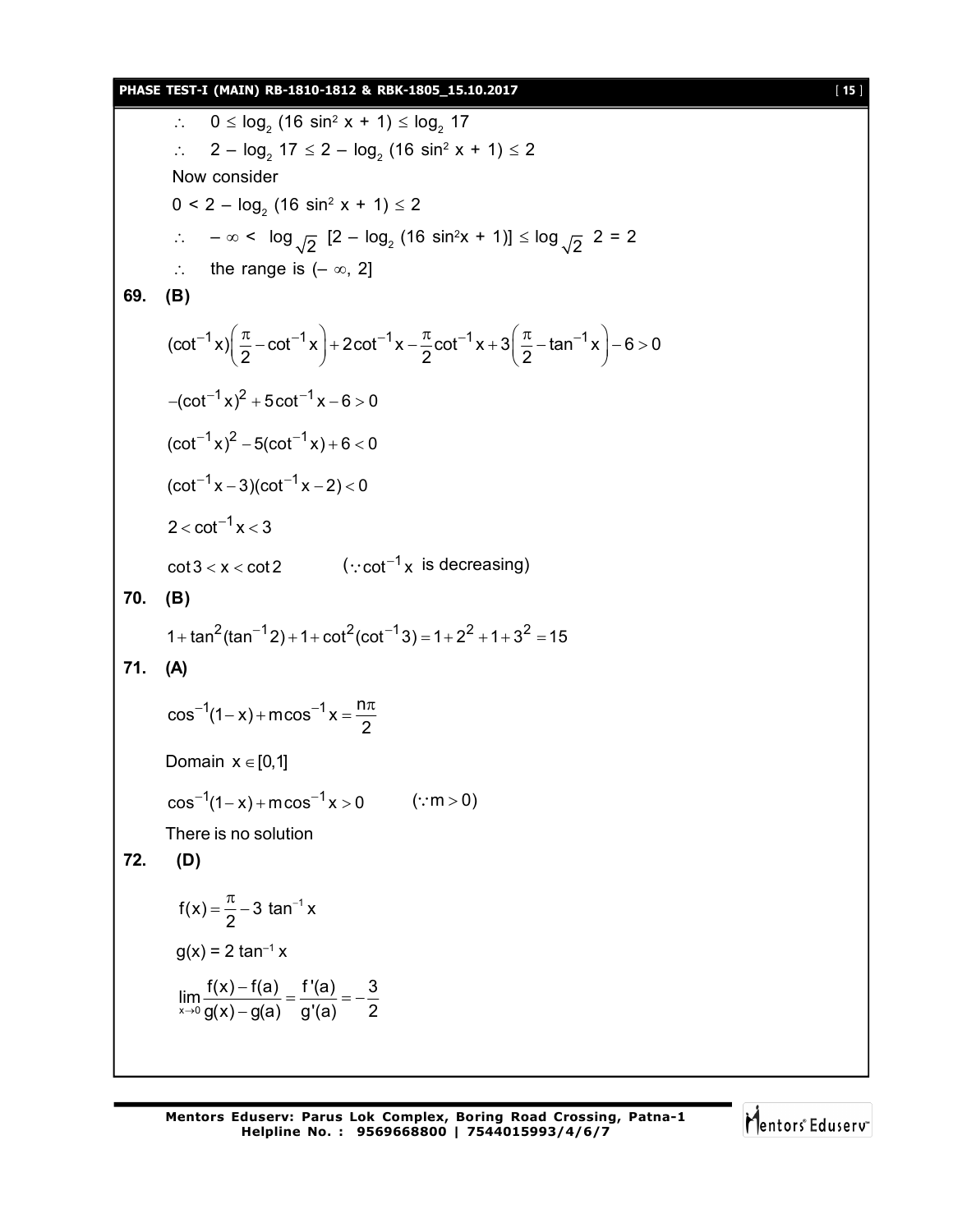[ **16** ] **PHASE TEST-I (MAIN) RB-1810-1812 & RBK-1805\_15.10.2017 73. (A)** 2 Lt  $\frac{\sin (\pi-\pi\sin^2(\tan(\sin x)))}{x^2}$  $\rightarrow$  0 X  $\pi - \pi$  S  $^{2}$  (top (cin v)] (cin(top(cin v))<sup>2</sup> Lt  $\frac{\textsf{sin}(\pi\,\textsf{sin}^2\,(\textsf{tan}(\textsf{sin}\,x))}{\pi\,\textsf{sin}^2(\textsf{tan}(\textsf{sin}\,x))} \times \pi\left(\frac{\textsf{sin}(\textsf{tan}(\textsf{sin}\,x))}{x}\right)$  $\rightarrow$ <sup>0</sup>  $\pi$ sin $\pi$ (tan(sin $x$ ) ( x  $\frac{n(\pi \sin^2{(tan(sin x))}}{\pi \sin^2(tan(sin x))} \times \pi\left(\frac{\sin(tan(sin x))}{x}\right)^2 = \pi$ **74. (A)** c  $5c - 1$  $\sum_{x \to \frac{\pi}{2}}^{\infty}$   $\binom{1 - x}{x} x^5$ Lt x  $x^{\frac{5c-1}{1}} \left( 1 - \frac{7}{1} + \frac{2}{5} \right)^{c} - 1$ x x ÷ Lt  $x\left[x^{5c-1}\left(1-\frac{7}{x}+\frac{2}{x^5}\right)^c-1\right]=1$  $\ell$ case - I 5c – 1 > 0, then  $\ell \to \infty$ case- II 5c – 1 < 0 then  $\ell \rightarrow -\infty$ since limit is finite and non-zero so 5c – 1 = 0  $c = \frac{1}{5}$ 5  $\Rightarrow$  C = -1 5 Lt  $x = \left| \left( 1 + \frac{7}{x} + \frac{2}{x^5} \right)^5 - 1 \right|$  $\rightarrow \infty$   $\begin{matrix} \cdot & x & x \end{matrix}$  $\therefore \quad \lambda = \underset{x \to \infty}{\text{lt}} x \left[ \left( 1 + \frac{7}{x} + \frac{2}{x^5} \right)^{\frac{1}{5}} - 1 \right]$ Lt x  $1 + \left(\frac{1}{5}\right)\left(\frac{7}{x} + \frac{2}{x^5}\right) + \dots + 1$  $\rightarrow \infty$  |  $(5)(x \cdot x)$  $=\mathsf{L} t \mathbf{x} \left[1+\left(\frac{1}{5}\right)\left(\frac{7}{x}+\frac{2}{x^5}\right)+\dots+\left(-1\right)\right]$  (by binomial approximation) 7 5  $=$ **75. (C)** x  $\lim_{x\to 0} \frac{\cos x - 1}{x^2} \left( \frac{\cos x - 1}{x^{n-2}} - \frac{(e^x - 1)}{x^{n-2}} \right) \Rightarrow n - 2 = 1 : n = 3$  $\lim_{x \to 0} \frac{\cos x - 1}{x^2} \left( \frac{\cos x - 1}{x^{n-2}} - \frac{(e^x - 1)}{x^{n-2}} \right) \Rightarrow n - 2 = 1 : n = 3$  $\begin{pmatrix} x^{n} & x^{n} \end{pmatrix}$ **76. (A)** 2  $L_{\mathsf{x} \to \infty}$   $\left[ \sqrt{x^2 - x + 1} - (ax + b) \right] = 0$ so a > 0, on rationalizing  $2 \times 1$   $a^2x^2 + b^2$  $x \rightarrow \infty$   $\sqrt{x^2}$  $(x^2 - x + 1 - |a^2x^2 + b^2 + (2ab)x$ Lt  $\left| \frac{L}{1 - L} \right| = 0$  $\rightarrow \infty$   $\sqrt{x^2-x+1}$  + ax + b  $\left[\frac{(x^2-x+1-[a^2x^2+b^2+(2ab)x]}{1-ax} \right]$  =  $\begin{bmatrix} \sqrt{x^2-x+1} + ax + b \end{bmatrix}$ so  $1 - a^2 = 0$  $-1- 2ab = 0$  $a=1$ .  $2\left[k!\pi(-1/2)\right]$ Lt sec<sup>2</sup> [k!  $\pi$ (-1/2)] = 1 = a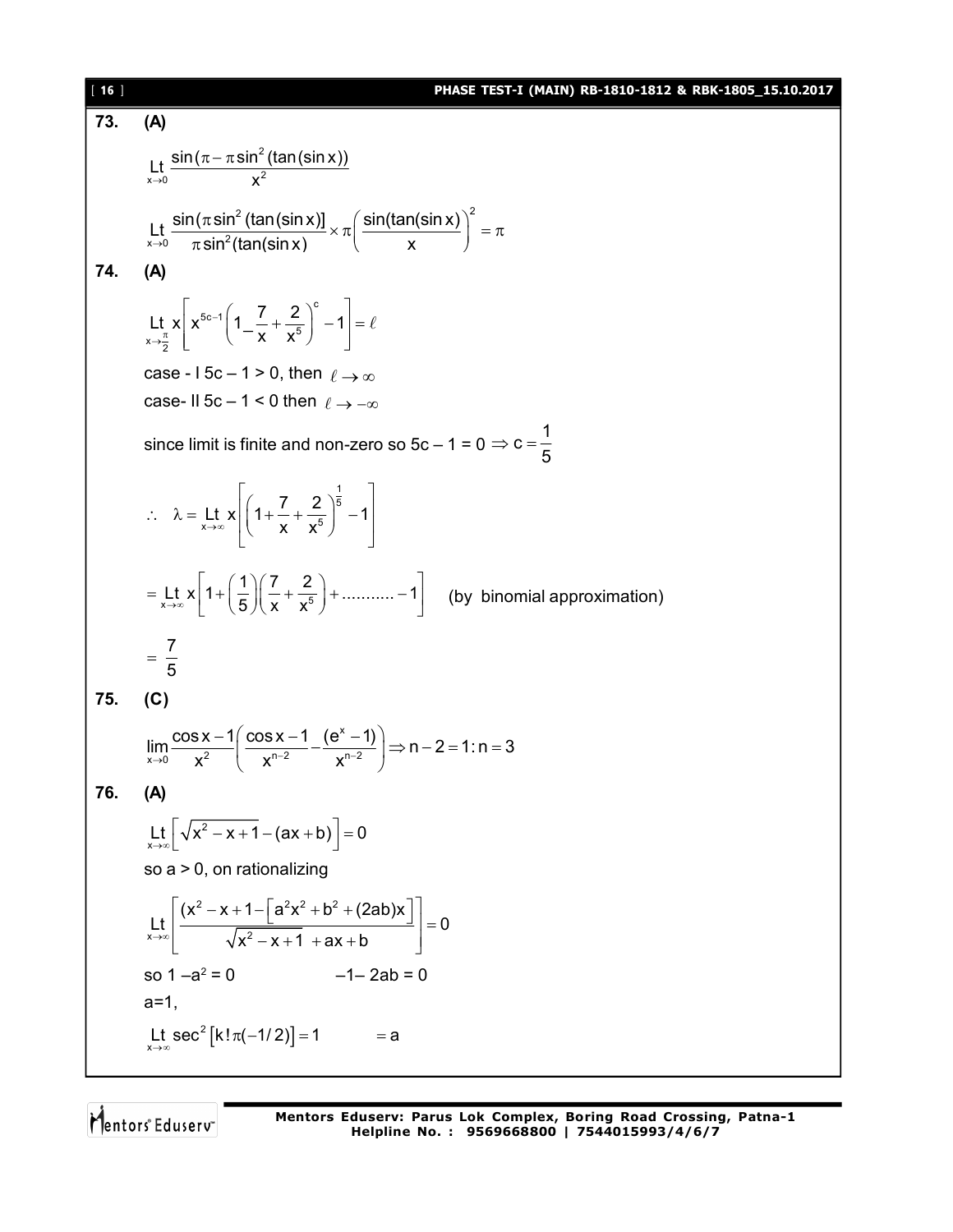#### **PHASE TEST-I (MAIN) RB-1810-1812 & RBK-1805\_15.10.2017** [ **17** ]

**77. (C)**  $f(x + T) = f(x + 2T) =$  ............ = f  $(x + nT) = f (x)$  $\lim_{n \to \infty}$  (f(x)(1+2<sup>2</sup> + 3<sup>2</sup> + .... + n<sup>2</sup>) n  $n\left(\frac{n(n+1)}{2}\right)$ Lt  $\frac{nf(x)(1+2+3+....+n)}{f(x)(1+2^2+3^2+....+n^2)} = \frac{1}{n} \frac{1}{n(n+1)(2n+1)} = \frac{3}{2}$ 6  $(n(n+1))$  $\frac{(1+2+3+....+n)}{n+2^2+3^2+.....+n^2} = \text{Lt} \frac{n \left(\frac{n}{2}\right)}{n(n+1)(2n+1)} = \frac{2}{3}$ **78 (C)** 2  $265\left| \mathop{\rm Lt}\limits_{\mathsf{h}\rightarrow 0}\frac{\mathsf{h}^{2}+3}{\int \mathsf{f}(\mathsf{1}-\mathsf{h})-\mathsf{f}(\mathsf{1})\big)\right|\sin5\mathsf{h}}\right|$ h 八 h  $\rightarrow$ in the company of the company of the  $-265\left[\begin{array}{c} h^2 + 3 \\ h \rightarrow 0 \overline{\left(\frac{f(1-h)-f(1)}{-h}\right)\left(\frac{\sin 5h}{h}\right)} \end{array}\right]$  $265 \times \frac{3}{111}$ f '(1).5  $=-265 \times 53 \times 3$ f '(1)  $=-\frac{53\times}{100}$  $\frac{53 \times 3}{52}$  (: f'(1) = -53) 53  $=-\frac{53\times3}{52}$   $(\because f'(1)=-5)$  $\overline{\phantom{a}}$  $\cdot$ . = 3 **79. (A)**  $(x^2 - a^2)^2 (x^2 - b^2)^2 = 0$  and  $(y^2 - a^2)^2 = 0$  $(x = \pm a \text{ or } x = \pm b)$  and  $y = \pm a$  $(x, y) = (\pm a, \pm a)$  or  $(\pm b, \pm a)$ **80. (A)**  $\frac{1}{6}$ ab = 11  $\Rightarrow$  ab = 22 2  $=11 \Rightarrow ab=2$ Also  $\frac{2}{3} + \frac{3}{4} = 1 \Rightarrow 2b + 3a = ab$ a b  $+\frac{6}{1}$  = 1  $\Rightarrow$  2b + 3a = a  $\Rightarrow$  4b<sup>2</sup> + 9a<sup>2</sup> + 12ab = a<sup>2</sup>b<sup>2</sup>  $\therefore$  4b<sup>2</sup> + 9a<sup>2</sup> = 220

Mentors Eduserv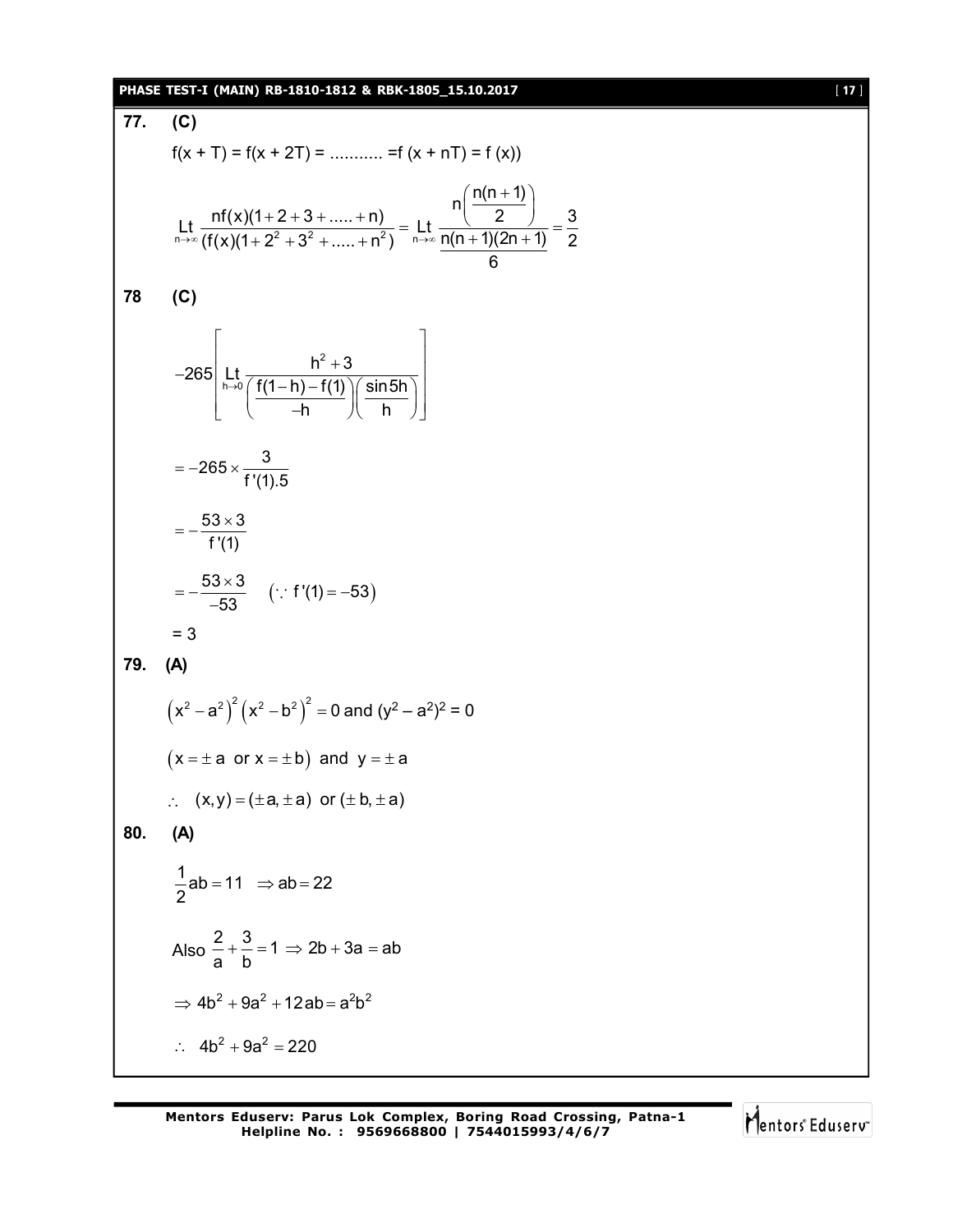| $[ 18 ]$ | PHASE TEST-I (MAIN) RB-1810-1812 & RBK-1805_15.10.2017                                                                                   |
|----------|------------------------------------------------------------------------------------------------------------------------------------------|
| 81.      | (B)                                                                                                                                      |
|          | PA+PC is minimum when P is collinear with A and C. PB+PD is minimum when P is<br>collinear with B&D.                                     |
|          | $\therefore PA + PB + PC + PD$ is minimum when P is the point of intersection of diagonals AC & BD<br>and its minimum value is $AC + BD$ |
| 82.      | (C)                                                                                                                                      |
|          | Circumcentre of $\triangle PQR$ is (1, 2).<br>$3x - 2y + 1 = 0$                                                                          |
|          | Straight line through it of slope 'm' is $y - 2 = m(x - 1)$                                                                              |
|          | (1, 2)<br>intersect axes at A $\left(1-\frac{2}{m},0\right)$ and B(0,2 – m). Now area of $\triangle$ OAB is                              |
|          | $=\frac{1}{2}\left(1-\frac{2}{m}\right)(2-m)=\frac{1}{2}\left(4-m-\frac{4}{m}\right)\geq 4.$                                             |
| 83.      | (B)                                                                                                                                      |
|          | $m = 3$ and $n = 4$                                                                                                                      |
|          | $\Rightarrow$ $x^2 - 4x + 3 < 0$ $\Rightarrow$ $(x - 1)(x - 3) < 0$ $\Rightarrow$ $x \in (1, 3)$                                         |
|          | $\Rightarrow$ x = 2 is only integer solution.                                                                                            |
| 84.      | (C)                                                                                                                                      |
|          | Let perpendicular bisector of AB is $3x + 4y - 20 = 0$                                                                                   |
|          | and perpendicular bisector of AC is $8x + 6y - 65 = 0$ .                                                                                 |
|          | Image of A w.r.t. $3x + 4y - 20 = 0$ is B                                                                                                |
|          | and image of A w.r.t. $8x + 6y - 65 = 0$ is C.                                                                                           |
|          | For B, $\frac{x-10}{3} = \frac{y-10}{4} = -2\left(\frac{30+40-20}{25}\right)$<br>A (10, 10)                                              |
|          | $\Rightarrow$ B = (-2, -6)                                                                                                               |
|          | For C, $\frac{x-10}{8} = \frac{y-10}{6} = -2\left(\frac{80+60-65}{100}\right)$                                                           |
|          | $\Rightarrow$ C = (-2, 1)<br>$(-2, 1)$                                                                                                   |
|          | Area of $\triangle ABC = \frac{1}{2} (10 + 2)(1 + 6) = 42.$                                                                              |
| 85.      | (B)                                                                                                                                      |
|          | $S_1 - S_2 = 0 \Rightarrow 5ax + (c - d)y + a + 1 = 0$                                                                                   |
|          | and $5x + by - a = 0$ represents the same line                                                                                           |
|          |                                                                                                                                          |

Mentors<sup>e</sup> Eduserv<sup>-</sup>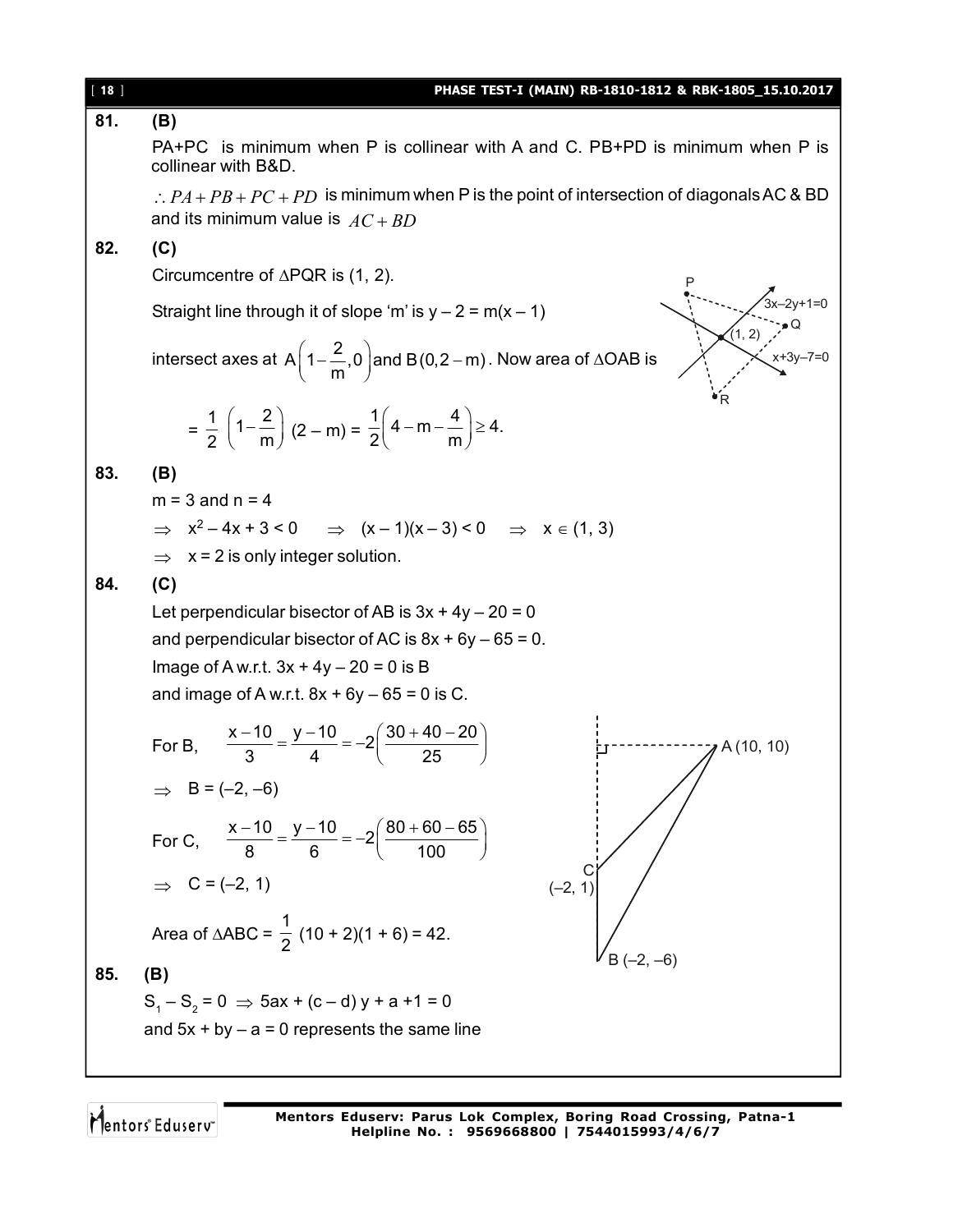#### **PHASE TEST-I (MAIN) RB-1810-1812 & RBK-1805\_15.10.2017** [ **19** ]

$$
\frac{a}{1} = \frac{c-d}{b} = \frac{a+1}{-a}
$$
  
\n⇒ ab = c - d and a<sup>2</sup> + a + 1 = 0  
\n⇒ no real value of a.  
\n86. (C)  
\n
$$
r = \sqrt{\frac{a^2}{4} + \frac{b^2}{4}} = \frac{\sqrt{a^2 + b^2}}{2}
$$
\n
$$
\cos 45^\circ = \frac{\sqrt{(h-\frac{a}{2})^2 + (k-\frac{b}{2})^2}}{\sqrt{a^2 + b^2}}
$$
\n87. (A)  
\nDistance 'd' between the centres is =  $\sqrt{s^2 + 4^2}$  = 4 $\sqrt{5}$   
\nAlso 4 $\sqrt{5} \cdot p = 8 \cdot 4 \Rightarrow p = \frac{8}{\sqrt{5}}$   
\n⇒ length of common chord is  $\frac{16}{\sqrt{5}}$   
\n88. (C)  
\nRadius of circles are r<sub>1</sub>, r<sub>2</sub>, 1  
\nline y = x + 1  
\nPerpendicular from (0, 0) =  $\frac{1}{\sqrt{2}}$   
\n
$$
r_1 > \frac{1}{\sqrt{2}} \Rightarrow r_1 = 1 - 2d > \frac{1}{\sqrt{2}}
$$
\n
$$
\Rightarrow d < \frac{\sqrt{2}-1}{2\sqrt{2}}
$$

Mentors<sup>e</sup> Eduserv<sup>-</sup>